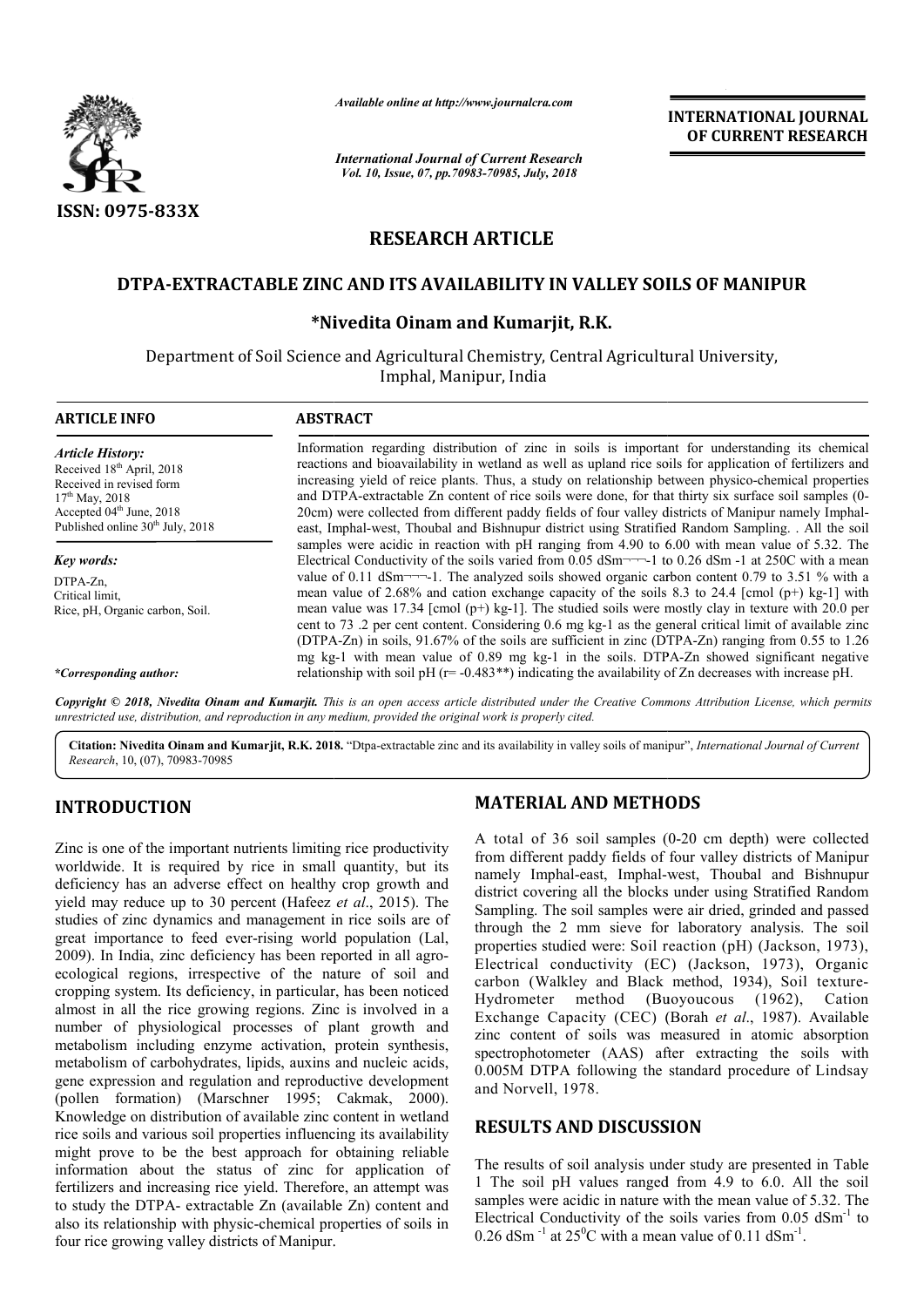| Districts          | Sl. No.                  | Villages                 | pH          | $EC$ (dS m <sup>-1</sup> ) | $OC$ (g kg <sup>-1</sup> ) | $CEC$ [cmol(P+) $kg^{-1}$ | Sand $(\% )$ | Silt $(\% )$ | Clay $(\% )$ | $DTPA-Zn$ (mg kg <sup>-1</sup> ) |
|--------------------|--------------------------|--------------------------|-------------|----------------------------|----------------------------|---------------------------|--------------|--------------|--------------|----------------------------------|
| <b>IMPHAL-WEST</b> |                          | Kangchup                 | 5.0         | 0.26                       | 2.64                       | 23.1                      | 35.9         | 10.0         | 54.1         | 1.1                              |
|                    | 2                        | Awang Leirankabi         | 5.1         | 0.14                       | 3.26                       | 11.8                      | 38.4         | 13.2         | 48.4         | 1.14                             |
|                    | 3                        | Lamsang                  | 5.5         | 0.12                       | 3.44                       | 10.3                      | 45.9         | 10.0         | 44.1         | 1.13                             |
|                    |                          | Phayeng                  | 5.1         | 0.19                       | 2.38                       | 22.0                      | 35.9         | 8.2          | 55.9         | 1.03                             |
|                    | $\overline{\phantom{0}}$ | Tharoijam                | 5.2         | 0.08                       | 4.32                       | 10.6                      | 44.1         | 14.3         | 41.6         | 0.74                             |
|                    | 6                        | Ghari                    | 5.3         | 0.10                       | 4.14                       | 10.7                      | 30.7         | 25.2         | 44.1         | 0.75                             |
|                    |                          | Langjing                 | 5.4         | 0.09                       | 4.05                       | 19.3                      | 35.9         | 11.6         | 52.5         | 1.01                             |
|                    | 8                        | Takyel Mapal             | 5.2         | 0.12                       | 4.14                       | 24.0                      | 35.9         | 5.0          | 59.1         | 0.85                             |
|                    | 9                        | Hiyangthang              | 5.2         | 0.22                       | 4.23                       | 17.0                      | 36.6         | 15.0         | 48.4         | 0.99                             |
|                    | 10                       | Lairengjam               | 5.0         | 0.11                       | 4.50                       | 22.0                      | 32.5         | 10.9         | 56.6         | 0.82                             |
| <b>THOUBAL</b>     |                          | <b>Charangpat Mamang</b> | 5.3         | $0.08\,$                   | 3.79                       | 10.2                      | 53.4         | 11.4         | 35.2         | 0.99                             |
|                    | 12                       | Uval                     | 5.3         | 0.05                       | 4.41                       | 8.3                       | 45.0         | 35.0         | 20.0         | 0.55                             |
|                    | 13                       | Thokchom                 | 5.0         | 0.13                       | 5.28                       | 19.9                      | 12.5         | 34.8         | 52.7         | 0.91                             |
|                    | 14                       | Haoreibi                 | 5.5         | 0.16                       | 5.64                       | 22.2                      | 11.6         | 30.0         | 58.4         | 0.87                             |
|                    | 15                       | Kakching Khullel         | 5.4         | 0.08                       | 5.38                       | 19.7                      | 20.0         | 21.6         | 58.4         | 0.97                             |
|                    | 16                       | Keirak                   | 5.1         | 0.11                       | 5.02                       | 21.0                      | 1401         | 21.8         | 64.1         | 0.86                             |
|                    | 17                       | Wabgai                   | 5.4         | 0.08                       | 5.73                       | 24.0                      | 14.1         | 20.0         | 65.9         | 0.84                             |
| <b>IMPHAL-EAST</b> | 18                       | Hilgat                   | 5.2         | 0.11                       | 0.79                       | 10.3                      | 27.3         | 43.6         | 29.1         | 0.59                             |
|                    | 19                       | Sonapur                  | 5.3         | 0.11                       | 2.82                       | 22.0                      | 21.8         | 17.5         | 60.7         | 1.17                             |
|                    | 20                       | Dibong                   | 5.2         | 0.08                       | 0.80                       | 12.2                      | 22.7         | 35.7         | 41.6         | 0.77                             |
|                    | 21                       | Lalpani                  | 4.9         | 0.15                       | 2.11                       | 10.5                      | 28.0         | 42.0         | 30.0         | 1.16                             |
|                    | 22                       | Tellou                   | 6.0         | 0.06                       | 3.00                       | 24.3                      | 14.3         | 20.0         | 65.7         | 0.58                             |
|                    | 23                       | Tangkham                 | 5.2         | 0.17                       | 2.55                       | 23.0                      | 11.8         | 24.1         | 64.1         | 1.01                             |
|                    | 24                       | Waiton                   | 5.9         | 0.11                       | 3.70                       | 24.0                      | 16.8         | 14.1         | 69.1         | 0.67                             |
|                    | 25                       | Nungoi                   | 5.8         | 0.16                       | 3.70                       | 24.4                      | 16.8         | 10.0         | 73.2         | 0.61                             |
|                    | 26                       | Pangei                   | 5.4         | 0.12                       | 3.17                       | 24.3                      | 11.8         | 22.5         | 65.7         | 0.84                             |
|                    | 27                       | Top Dasura               | 5.8         | 0.06                       | 3.35                       | 10.2                      | 6.8          | 54.1         | 39.1         | 0.76                             |
|                    | 28                       | Waklha                   | 5.4         | 0.07                       | 4.41                       | 11.0                      | 19.3         | 41.6         | 39.1         | 0.87                             |
|                    | 29                       | Gangapat                 | 5.7         | 0.08                       | 3.00                       | 11.2                      | 11.0         | 42.0         | 47.0         | 0.89                             |
|                    | 30                       | Khongman                 | 5.6         | 0.09                       | 2.90                       | 15.6                      | 9.0          | 44.0         | 47.0         | 0.86                             |
|                    | 31                       | Kalika                   | 5.3         | 0.05                       | 4.50                       | 12.6                      | 21.8         | 31.6         | 46.6         | 0.96                             |
|                    | 32                       | Andro                    | 5.2         | 0.18                       | 2.56                       | 11.6                      | 24.3         | 34.1         | 41.6         | 1.26                             |
| <b>BISNUPUR</b>    | 33                       | Keinou                   | 5.5         | 0.13                       | 3.00                       | 19.3                      | 17.5         | 40.0         | 42.5         | 0.63                             |
|                    | 34                       | Potsangbam               | 5.1         | 0.09                       | 4.29                       | 23.2                      | 14.1         | 30.9         | 55.0         | 0.89                             |
|                    | 35                       | Ngangkha Lawai           | 4.9         | 0.08                       | 4.84                       | 15.4                      | 20.0         | 25.0         | 55.0         | 0.93                             |
|                    | 36                       | Kumbi                    | 5.0         | 0.08                       | 4.26                       | 23.2                      | 23.2         | 35.0         | 45.0         | 1.01                             |
| <b>MEAN</b>        |                          |                          | 5.32        | 0.11                       | 3.67                       | 17.34                     | 62.99        | 25.16        | 50.46        | 0.89                             |
| <b>RANGE</b>       |                          |                          | $4.9 - 6.0$ | $0.05 - 0.26$              | 0.79-5.73                  | $8.3 - 24.4$              | $6.8 - 53.4$ | $5.0 - 54.1$ | 20.0-73.2    | $0.55 - 1.26$                    |

**Table 1. Physico-chemical properties and available Zn content of the soils**

### **Table 2. Relationship between available Zn and soil properties**

|            | pΗ         | EС       | OС       | CEC      | Clay     | $DTPA-Zn$ |
|------------|------------|----------|----------|----------|----------|-----------|
| pH         |            |          |          |          |          |           |
| EC         | $-0.289$   |          |          |          |          |           |
| <b>OC</b>  | $-0.027$   | $-0.236$ |          |          |          |           |
| <b>CEC</b> | $-0.196$   | $-0.122$ | 0.117    |          |          |           |
| Clay       | 0.253      | 0.218    | 0.291    | $-0.065$ |          |           |
| $DTPA-Zn$  | $-0.483**$ | $0.415*$ | $-0.044$ | 0.104    | $-0.007$ |           |

\*\* Correlation significant at the 0.01 level

\* Correlation significant at the 0.05 level